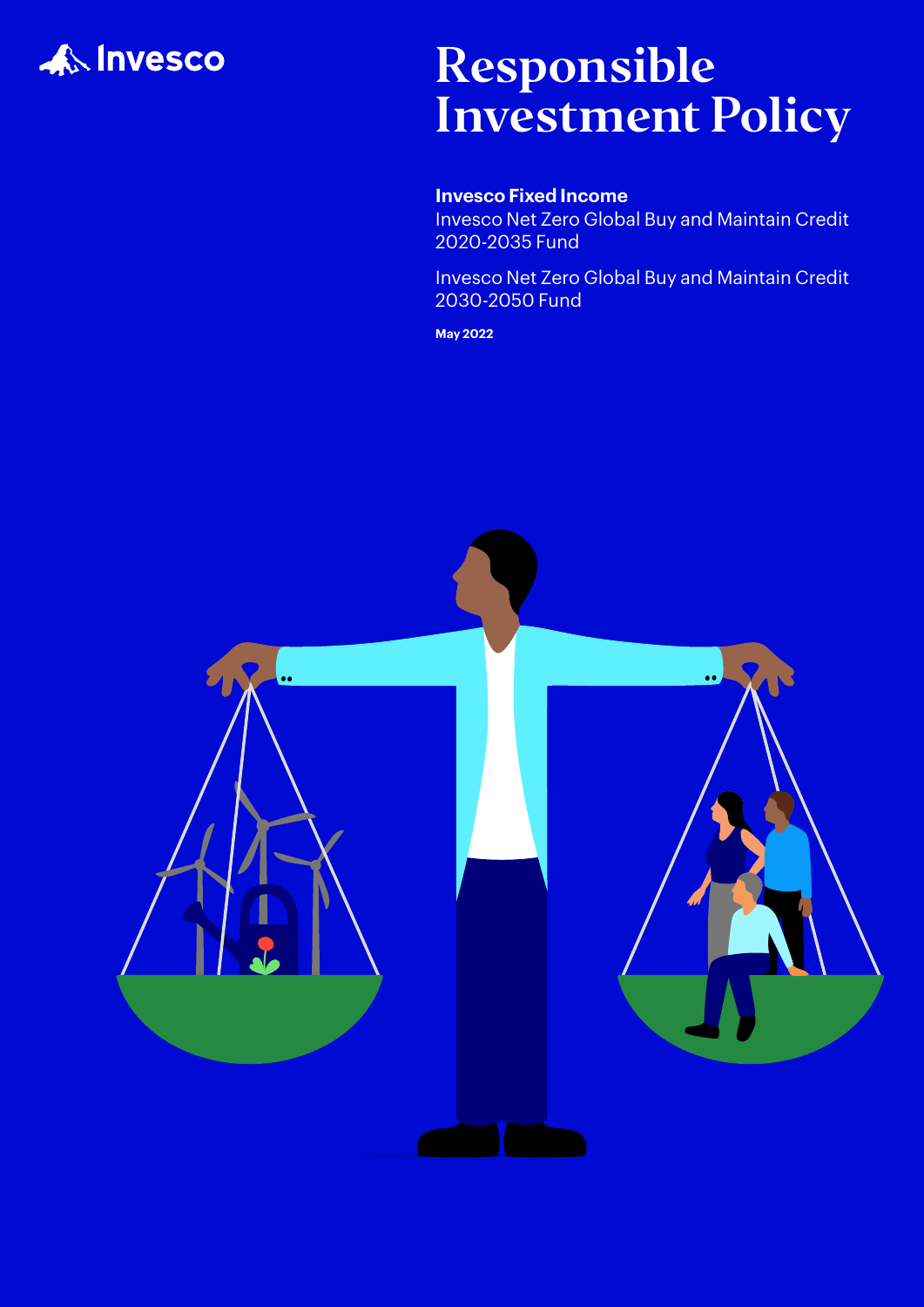### **Contents**

- **02** [Executive Summary](#page-1-0)
- **03** Overview of the investment process for the Funds
- **04** Net Zero Investment Framework and IFI approach to net zero alignment
- **10** Other key ESG elements reflected in the Funds
- **13** [Appendix: How ESG is integrated](#page-13-0)  [into the credit investment process](#page-13-0)  [at Invesco Fixed Income](#page-13-0)

## <span id="page-1-0"></span>Executive Summary

The Invesco Net Zero Global Buy and Maintain Credit 2020-2035 Fund and the Invesco Net Zero Global Buy and Maintain Credit 2030-2050 Fund ("the Funds") promote environmental, social and governance (ESG) criteria as covered under Article 8 of the Regulation (EU) 2019/2088 on sustainability-related disclosures in the financial services sector.

The Funds aim to capture credit risk premium and to generate a predictable set of cash flows over the life of the Funds while contributing to the goal of achieving global net zero greenhouse gas emissions by 2050 or sooner.

Invesco Fixed Income (IFI), the Funds' investment team, will implement a multi-faceted approach in order to align the Funds' investments with the definition of a Net Zero Investment Strategy set out by the Paris Aligned Investment Initiative's (PAII) Net Zero Investment Framework (NZIF).

The Funds apply a rigorous ESG framework and climate risk considerations to guide their long-term investments. The Funds' ESG approach combines sector exclusions, sector-specific parameters, alignment assessments against global net zero goals and the selection of issuers with strong ESG characteristics.

The portfolio management approach will leverage external frameworks and climate expertise to deliver its mandate of decarbonising the Funds in-line with the goal of achieving net zero emissions by 2050. Coordination on engagement topics and oversight are provided by Invesco's Global ESG team ("the ESG Team").



02 Invesco Fixed Income Invesco Net Zero Global Buy and Maintain Credit 2020-2035 Fund Invesco Net Zero Global Buy and Maintain Credit 2030-2050 Fund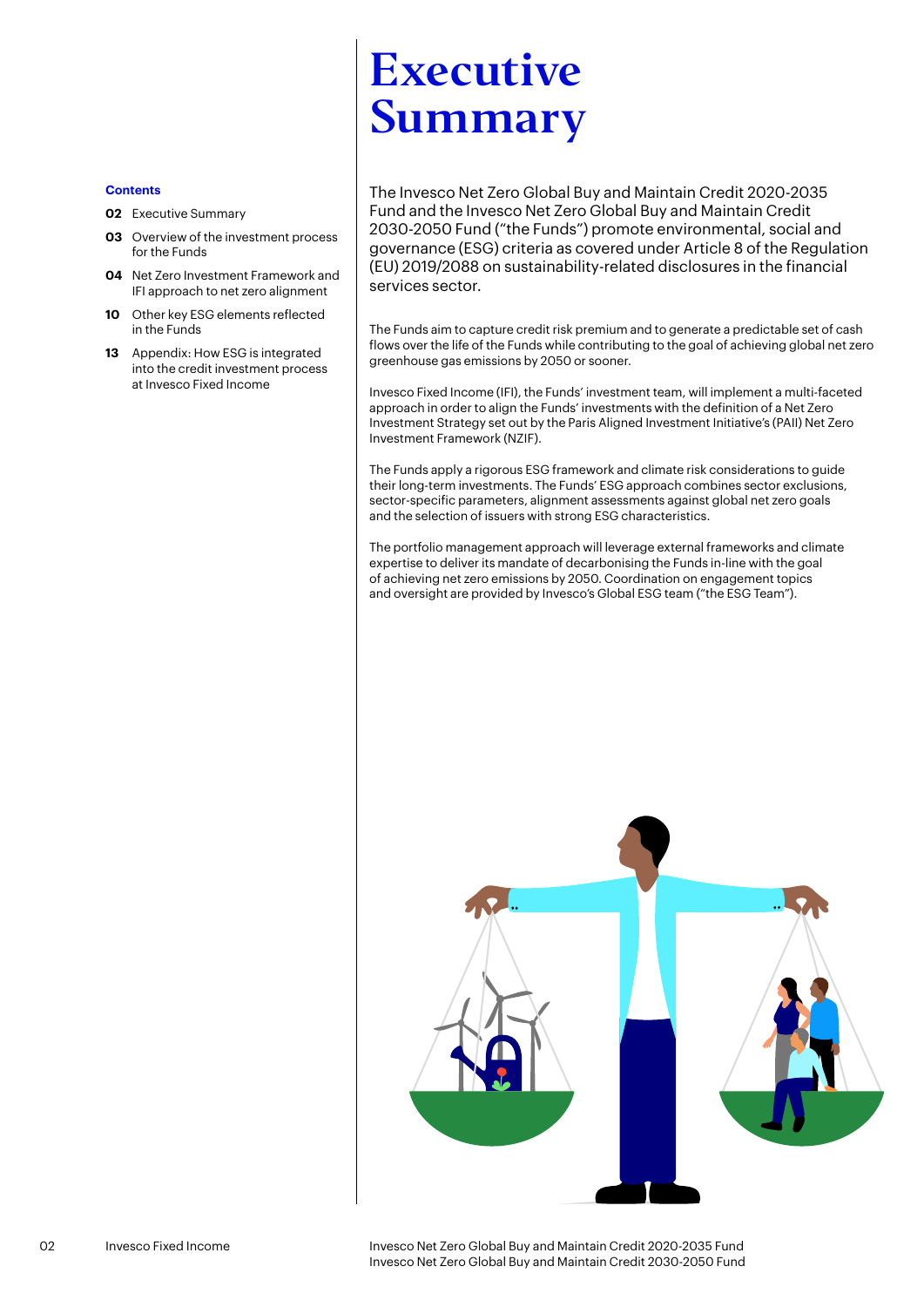## Overview of the investment process for the Funds

The best investment insights come from independent experts, collaborating under a disciplined, yet flexible structure. IFI's investment process integrates macro and credit views into risk positioning, asset allocation views and key themes to guide investing. Portfolio managers combine these views with their own to create optimal portfolios. Together with highly sophisticated risk management techniques, this enables rigorously structured and consistent outcomes and targets solid risk-adjusted returns over the long term.

Understand client investment requirements

Screen investment universe (client constraints, ESG constraints)

Filter on IFI Fundamental and ESG ratings

Apply IFI Watchlist – control for ratings migration and jump-to-default risk

Quantitative Optimisation – Risk / Asset allocation / Yield Maximisation

Qualitative Optimisation – PM review corroborated with research colleagues

**Portfolio trading – Trader / PM liquidity assessment and execution**

The process in overview:

- 1. **Screen investment universe** The initial filter screens out unsuitable bonds such as subordinated financial debt, callable bonds, perpetual bonds, issuers not rated by IFI credit analysts, poorly rated issuers from an ESG perspective and issuers featured on the Watchlist. For sustainability focussed portfolios, additional screens are applied reflecting each client's responsible investing policy.
- 2. **Quantitative Optimisation** An optimised portfolio, taking into account all mandate quidelines. is then created within Invesco Vision, our proprietary market-leading analytical and strategic modelling tool. We can optimize on yield for a target cashflow profile, weighted average duration or carbon-based measure. If all the constraints cannot be achieved, or the portfolio's yield does not meet any specified target, we will review the portfolio and the limits applied and explore ways in which the portfolio could be improved.

### 3. **Qualitative Optimisation**

The portfolio management team meticulously refines the quantitatively generated portfolio at issuer and security levels. The team ensure exposure to certain issuers and sectors is held at the most appropriate point across the term structure and will evaluate each of the positions considering the current views of IFI and existing market conditions.

4. **Ongoing management** Portfolio holdings are continually monitored in terms of credit fundamentals and ratings migration. These are not buy-and-forget portfolios and sell decisions are only made under a predefined set of circumstances. We believe that the decision to hold can be just as critical as the decision of when to sell. An example of when portfolio trading might take place would be due to a change in the fundamental credit rating of an issuer. If credit analysts identify a sudden deterioration in quality of a credit which may lead to a default, we will look to pre-emptively sell impacted holdings.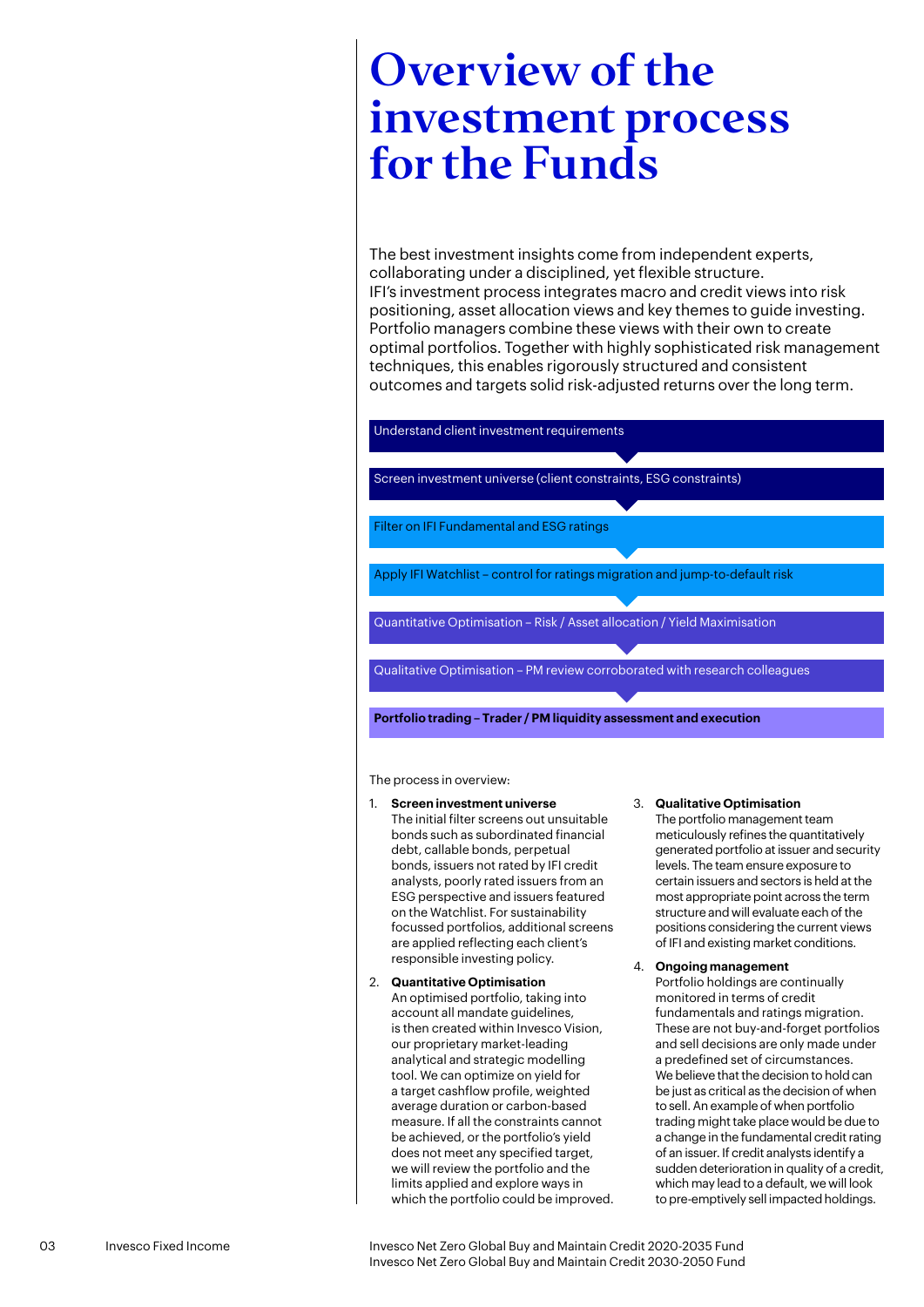### **Net Zero Investment Framework**

The Funds' investment approach will follow the Net Zero Investment Framework (NZIF) as developed by the Paris Aligned Investment Initiative (PAII). The NZIF was created as a means of translating the goals of the Paris Agreement into practical guidance for asset managers and asset owners. It is designed to support the decarbonisation of the real economy, help minimise the negative impacts of climate change, and seize investment opportunities from addressing climate change.

To be considered aligned to the temperature goals of the Paris Agreement, the NZIF sets out that investment managers should commit to the goal of achieving net zero portfolio emissions by 2050 or sooner and adopt an investment strategy consistent with this goal. There are two core components for a net zero investment strategy;

- 1. To decarbonise investment portfolios in a way that is consistent with achieving global net zero greenhouse gas (GHG) emissions by 2050.
- 2. To increase investment in the range of 'climate solutions' needed to meet that goal.

Under the NZIF, investment managers assess how closely aligned issuers in their investment universe are to achieving net zero. An issuer is defined as "Achieving Net Zero" when its current emissions intensity is at, or close to, net zero emissions and it has a business model or investment plan that is expected to continue to achieve this goal over time. The framework establishes six core criteria (plus four further criteria to be incorporated where possible) to aid investment managers in making the net zero alignment assessment of each issuer. The Funds' investment process assesses companies against these criteria in order to categorise their net zero alignment status as part of its issuer selection process.

The criteria encapsulate the current and forward-looking characteristics that companies with meaningful commitment to the goal of net zero should exhibit. These are;

### **Alignment criteria**

|   | <b>Ambition</b>                        | The company has set a long term goal consistent<br>with achieving net zero emissions by 2050                                                                                                           |
|---|----------------------------------------|--------------------------------------------------------------------------------------------------------------------------------------------------------------------------------------------------------|
| 2 | Targets                                | The company has explicit short- and medium-term<br>emissions reduction targets covering its scope 1,<br>2 and material scope 3 emissions.                                                              |
| з | <b>Emissions performance</b>           | The company demonstrates that its current emissions<br>intensity performance (scope 1, 2 and material scope 3)<br>meets targets that it has set with reference to climate<br>science-based approaches. |
|   | <b>Disclosure</b>                      | The company discloses its scope 1, 2 and material<br>scope 3 emissions.                                                                                                                                |
| 5 | <b>Decarbonisation Strategy</b>        | The company has a quantified plan setting out measures<br>deployed to meet its GHG reduction targets, proportion<br>of green revenues and increases in green revenues.                                 |
| 6 | <b>Capital Allocation</b><br>Alignment | The company's capital expenditures are clearly<br>consistent with the goal of achieving net zero.                                                                                                      |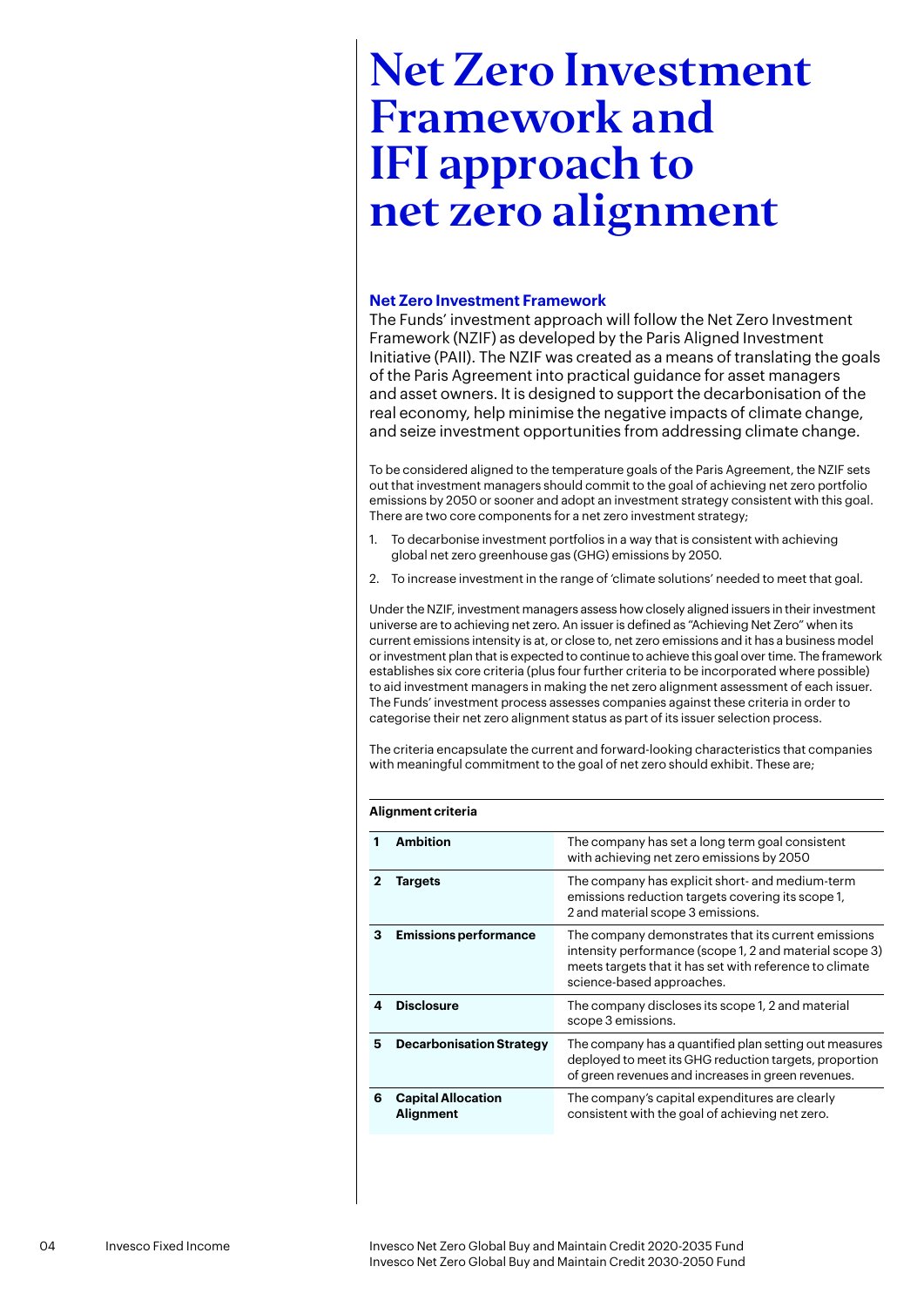Issuers can fall into one of five categories across a spectrum of net zero alignment depending on the extent of criteria met. These are represented below.

**Not aligned including no data Committed to aligning** Companies that have made a clear commitment to achieve zet zero by 2050 **Aligning towards a net zero pathway** Companies with short- and medium-term emissions targets, clear disclosure of current emissions and a plan for achieving its targets **Aligned to net zero pathway** Companies with fully quantified decarbonisation strategies, capital expenditure plans consistent with net zero and clear progress over time of emissions reduction in-line with science-based net zero pathways **Achieving net zero** Companies with current emissions intensity at, or close to, net zero emissions and a business model or investment plan expected to continue to achieve this goal over time

The focus of the framework is primarily on material emitting sectors which are those sectors which account for the majority of global industrial greenhouse gas emissions. Importantly, the NZIF also classifies financial and real estate companies as material emitting.

Few companies currently exist that operate with emissions and business models in-line with the requirements of a net zero world but the process of committing to that goal has begun. The NZIF provides a means for investment managers to assess where companies are on that journey, set alignment targets and engage proactively with companies over time to encourage real world reductions in emissions. It is important to highlight that the framework does not set out specific sector or business activity exclusions. The rationale for this is that an orderly transition of the global economy to a low carbon approach will require all sectors to be supported on the transition journey. Investment managers may set exclusions at their discretion on sectors or activities that are fundamentally incompatible with a low carbon world (for example, coal extraction and coal-based power production).

The NZIF requires managers to set two additional net zero-connected targets alongside existing financial objectives such as excess returns, risk, credit quality etc.

- 1. A 5-year goal for increasing % AUM invested in assets in material emitting sectors that are
	- a. net zero, or
	- b. meeting criteria to be considered 'aligned' or
	- c. 'aligning' to net zero

### **Long term: Increase alignment target towards the goal of 100% of assets to be i) net zero or ii) aligned, by 2040**

- 2. A minimum coverage threshold of 70% of emissions in material emitting sectors are either
	- a. net zero,
	- b. aligned, or
	- c. subject of direct or collective engagement and stewardship actions

 **Increase threshold target to at least 90% by 2030, at the latest. Disclose the proportion of assets considered i) net zero and ii) aligned, separately to assets under engagement/stewardship**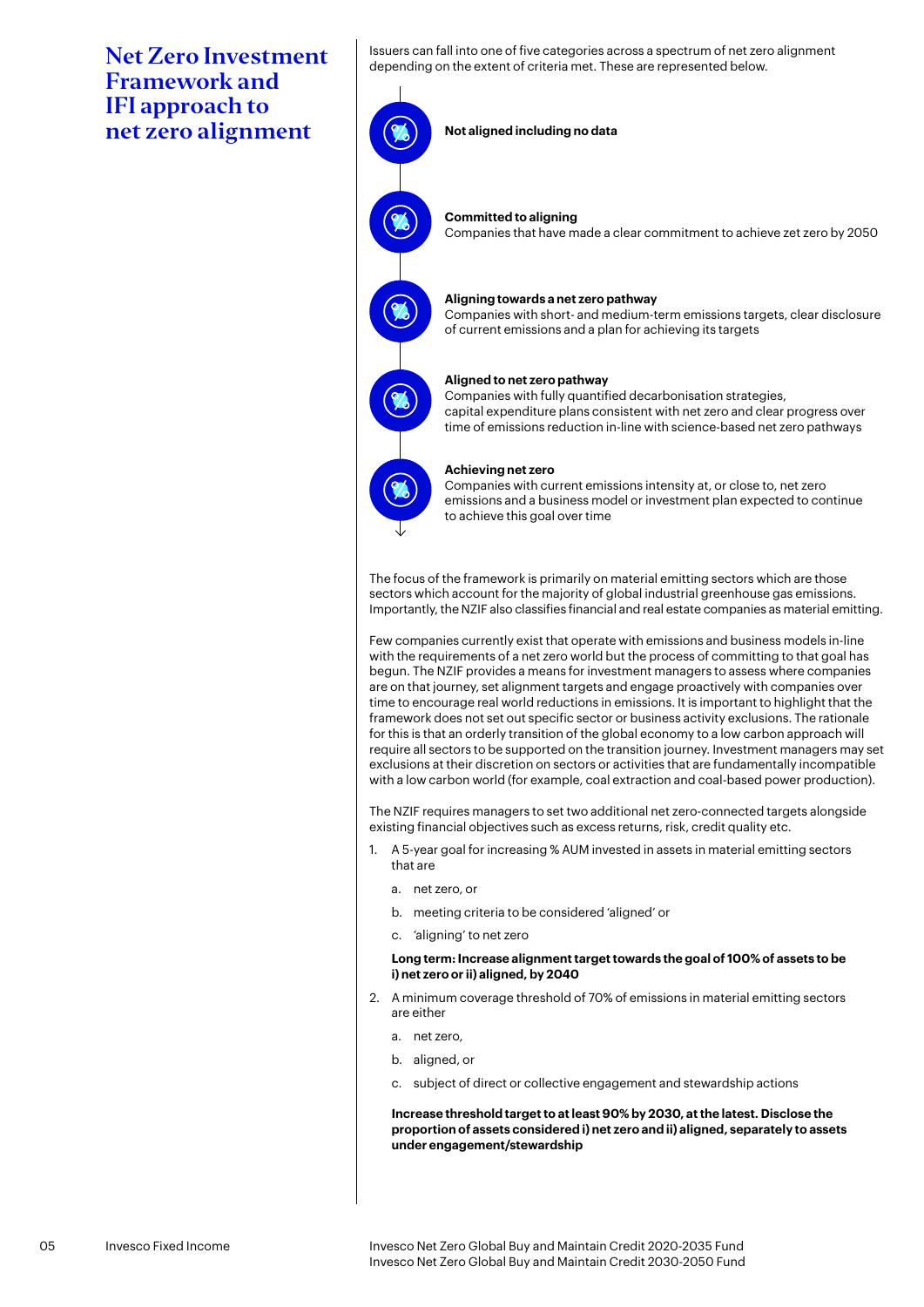**Alignment status of high emitting issuers (current & targets)** Portfolio weight (%)



NZIF goal is for all assets in material sectors to be either at or aligned to net zero by 2040

Please note that the above are not binding targets and the graphic is intended for illustrative purposes only.

The portfolio managers will provide updates on the Fund's actual 5-year alignment targets for exposures to high emitting companies through periodic fund marketing materials.

NZIF will continue to develop in the years ahead and as such, the investment approach of the Funds will reflect any future enhancements.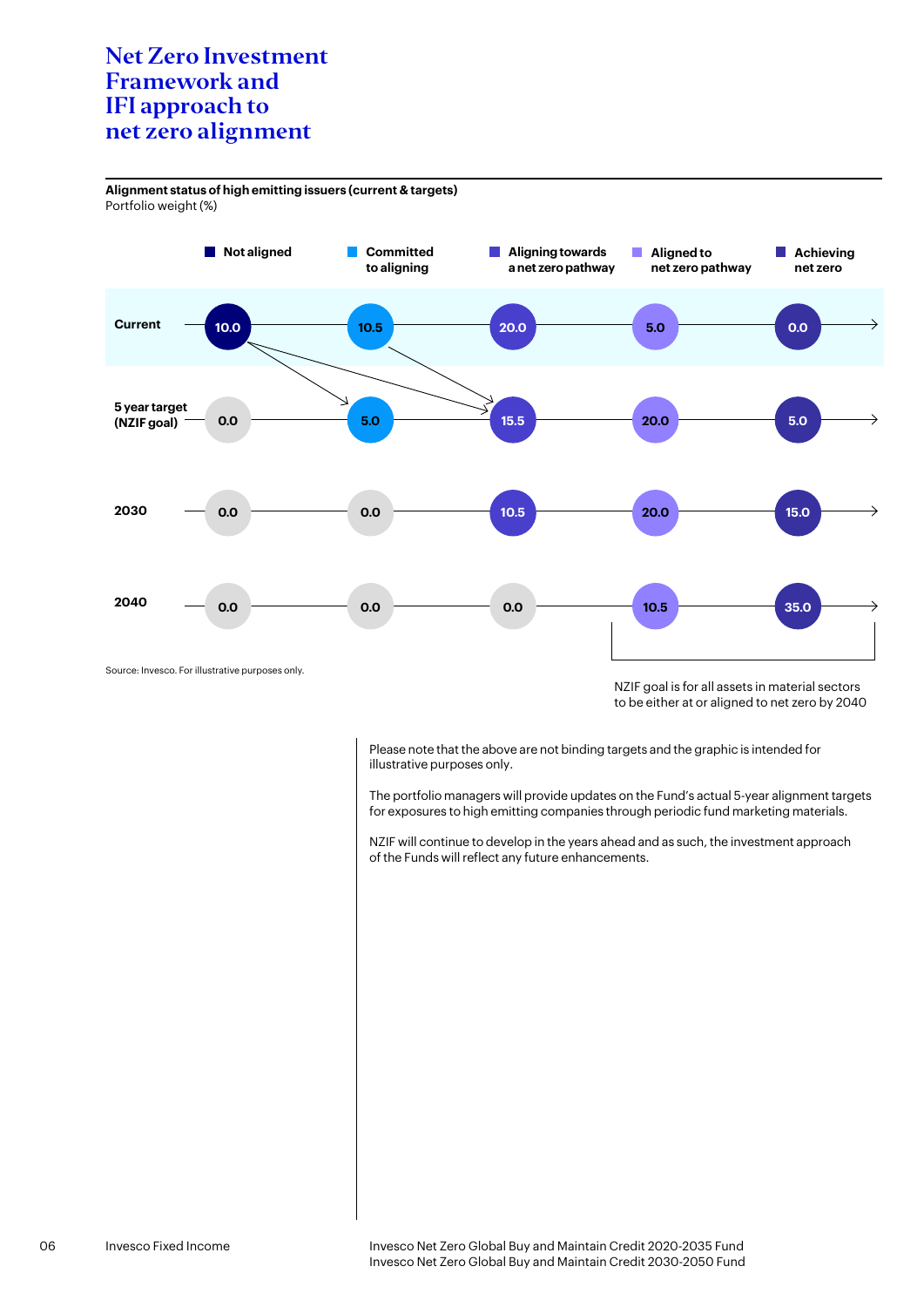### **IFI approach to Net Zero alignment**

The Funds actively invest in corporate bonds worldwide. Their investment approach seeks to invest in companies that are committed to aligning their business models with the goal of achieving net zero carbon dioxide emissions by 2050. To this end, the Funds will invest in bonds from issuers that the portfolio managers believe can make real progress towards decarbonisation and delivering net zero. Finally, the Funds' investment approach is thematic in nature and the portfolio management will pursue macro and sector-specific themes that they believe will enable the Funds to achieve an attractive yield.

The Funds will apply a multi-faceted approach to meet the requirements of a net zero investment strategy.

| <b>Element</b>                     | <b>Description</b>                                                                                                                                                                                                                                                                                                                                                                                                                                                                                                                                                                                                                       |
|------------------------------------|------------------------------------------------------------------------------------------------------------------------------------------------------------------------------------------------------------------------------------------------------------------------------------------------------------------------------------------------------------------------------------------------------------------------------------------------------------------------------------------------------------------------------------------------------------------------------------------------------------------------------------------|
| <b>Net Zero Alignment Spectrum</b> | All portfolio assets will be classified as either material emitting or low impact following<br>the implementation guidance of the NZIF. Using the NZIF methodology, holdings will<br>be classified across the net zero alignment spectrum.                                                                                                                                                                                                                                                                                                                                                                                               |
|                                    | The initial focus will be on setting 5-year targets for each category. This target setting<br>will be a function of several inputs; IFI's understanding of each issuer and its potential<br>to commit and execute against net zero alignment, an engagement component that<br>is designed to push companies to make greater progress.                                                                                                                                                                                                                                                                                                    |
|                                    | In particular, the Funds will invest principally in issuers who are :                                                                                                                                                                                                                                                                                                                                                                                                                                                                                                                                                                    |
|                                    | achieving Net Zero;                                                                                                                                                                                                                                                                                                                                                                                                                                                                                                                                                                                                                      |
|                                    | aligned to a Net Zero Pathway<br>$\bullet$                                                                                                                                                                                                                                                                                                                                                                                                                                                                                                                                                                                               |
|                                    | aligning towards a Net Zero Pathway or                                                                                                                                                                                                                                                                                                                                                                                                                                                                                                                                                                                                   |
|                                    | committed to aligning.                                                                                                                                                                                                                                                                                                                                                                                                                                                                                                                                                                                                                   |
|                                    | For issuers in sectors that are considered material emitting, the Funds will aim to target<br>100% of holdings to be either aligned to net zero or at net zero by 2040 to achieve<br>increasing levels of net zero alignment.                                                                                                                                                                                                                                                                                                                                                                                                            |
|                                    | Investment in issuers that sit along the net zero alignment spectrum will therefore be<br>based on our assessment of their current business model and their expected progress on<br>decarbonisation. Alternatively, we will invest in the bonds of the issuer where the use of<br>proceeds is clearly directed towards climate solutions aimed at mitigation of or adaptation<br>to climate change using our sustainable bond framework.                                                                                                                                                                                                 |
|                                    | <b>Not aligned issuers</b><br>The Funds will have some flexibility to invest a proportion in issuers who are currently<br>non-aligned with net zero but, in the view of the Investment Manager, will be moving<br>towards a commitment and/or alignment. This must be on a timetable which will<br>make them contributors to carbon reduction and thus appropriate for the portfolio.<br>In conjunction with an engagement schedule, the investment manager will set<br>accelerated timelines for such issuers to demonstrate commitment to align, which will<br>lead to divestment if not met.                                          |
|                                    | To assess the investment in such instruments, the Investment Manager will focus on<br>various catalysts such as (1) Change in management; (2) Change in corporate strategy;<br>(3) Committing to setting emission targets under SBTI; (4) Stakeholder pressures;<br>(5) Regulatory Pressures (EU taxonomy); (6) Organic growth in business lines linked to<br>decarbonisation; (7) Technology advances enabling core operations to be transitioned;<br>(8) Sector pressure with peers already making commitments. Moreover, engagement with<br>non-aligned issuers will be key and the focus will be on a set of front-loaded milestones |
| <b>Climate Solutions</b>           | The Funds' investment in climate solutions may be expressed through their investments<br>in companies where revenue and capital expenditure in climate change mitigation- and<br>adaptation-related activities can be assessed directly. Regulatory efforts to standardise<br>the categorisation of these activities such as the EU Taxonomy for Sustainable Activities<br>will inform and guide the portfolio management team's assessments.                                                                                                                                                                                            |
| <b>Temperature Alignment</b>       | The portfolio management team will analyse and optimise, where possible, the implied<br>temperature warming measure of the Funds relative to the broader global corporate<br>bond market.                                                                                                                                                                                                                                                                                                                                                                                                                                                |
|                                    | Due to their issuer selection approach, the Funds are expected to have a lower warming<br>alignment than the broader market.                                                                                                                                                                                                                                                                                                                                                                                                                                                                                                             |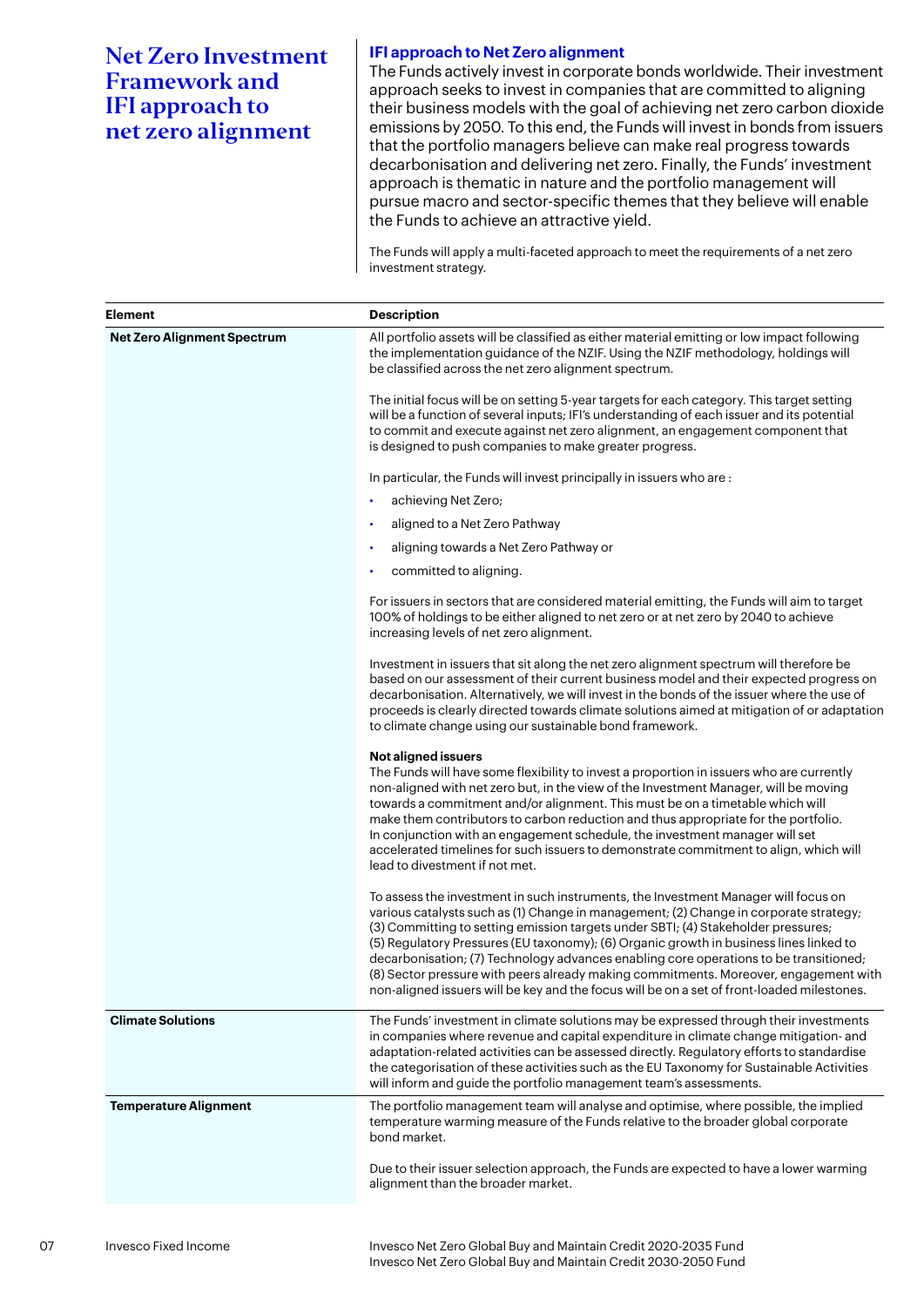### **Element Description**

**Portfolio Emissions (Scope 1 and 2)** At inception of the Net Zero strategy, the Funds will seek to have lower total scope 1 and 2 emissions relative to the global corporate bond market (proxy for investment universe). The Funds' focus on net zero alignment and achieving broad-based real world emissions reduction allows investment in high emitting companies as long as credible decarbonisation plans are in place and being executed upon. This is how this approach differs from low carbon portfolios which typically avoid high emitting companies or sectors through exclusions. For alignment-based Funds, it is not as relevant to set carbon footprint targets relative to the market.

> We will continue to evaluate potential methodologies and better data sources to enable accurate target-setting of scope 3 emissions.

Reflecting the reality that net zero by 2050 is a multi-decade transition process, the Funds' investments will be primarily spread across issuers at different levels of net zero maturity (as outlined above) where fund assets are expected to be increasingly allocated to companies at high levels of net zero alignment in the medium term. Portfolio alignment expectations in the short to medium term will reflect the portfolio management team's expectations for how fast each company held may progress against its net zero plans, which may be subject to change. Much of this focus will be on companies in high emitting sectors where progress will be most meaningful against the goal of reducing global emissions. Nevertheless, the portfolios will have clear targets for the alignment of its high emitting holdings to be hit by 2030 and 2040. These are:

#### • **By 2030**

At least 90% of the financed emissions of the Funds from high emitting sectors will be from companies considered to be achieving net zero, aligned to a net zero pathway or if not at this stage, the subject of ongoing engagement (by Invesco or by Invesco as part of collective industry efforts). We will disclose the target for companies at net zero or aligned to a net zero pathway separately in Funds' literature.

### • **By 2040**

All emissions financed by the funds from material emitting sectors will be from companies that are either achieving net zero emissions already or are aligned to a net zero pathway. In the case of the Invesco Net Zero Global Buy and Maintain Credit 2020-2035 Fund, it is anticipated that at least 95% of assets from material emitting sectors will be achieving net zero emissions or aligned to a net zero pathway at the maturity of the fund.

### **How do we define high emitting sectors?**

Material or high emitting sectors primarily include industrial sectors covered in the scope of the Transition Pathway Initiative (TPI) assessment framework. There are; electricity utilities, oil & gas, oil & gas distribution, coal mining, autos, airlines, shipping, aluminium, cement, pulp & paper, steel, chemicals, diversified mining and other industrials including technology hardware, aerospace & defense, construction machinery, heavy electrical equipment and more. In addition, the Funds will also consider financials and real estate as high emitting sectors that need to be in scope to achieve its net zero aim.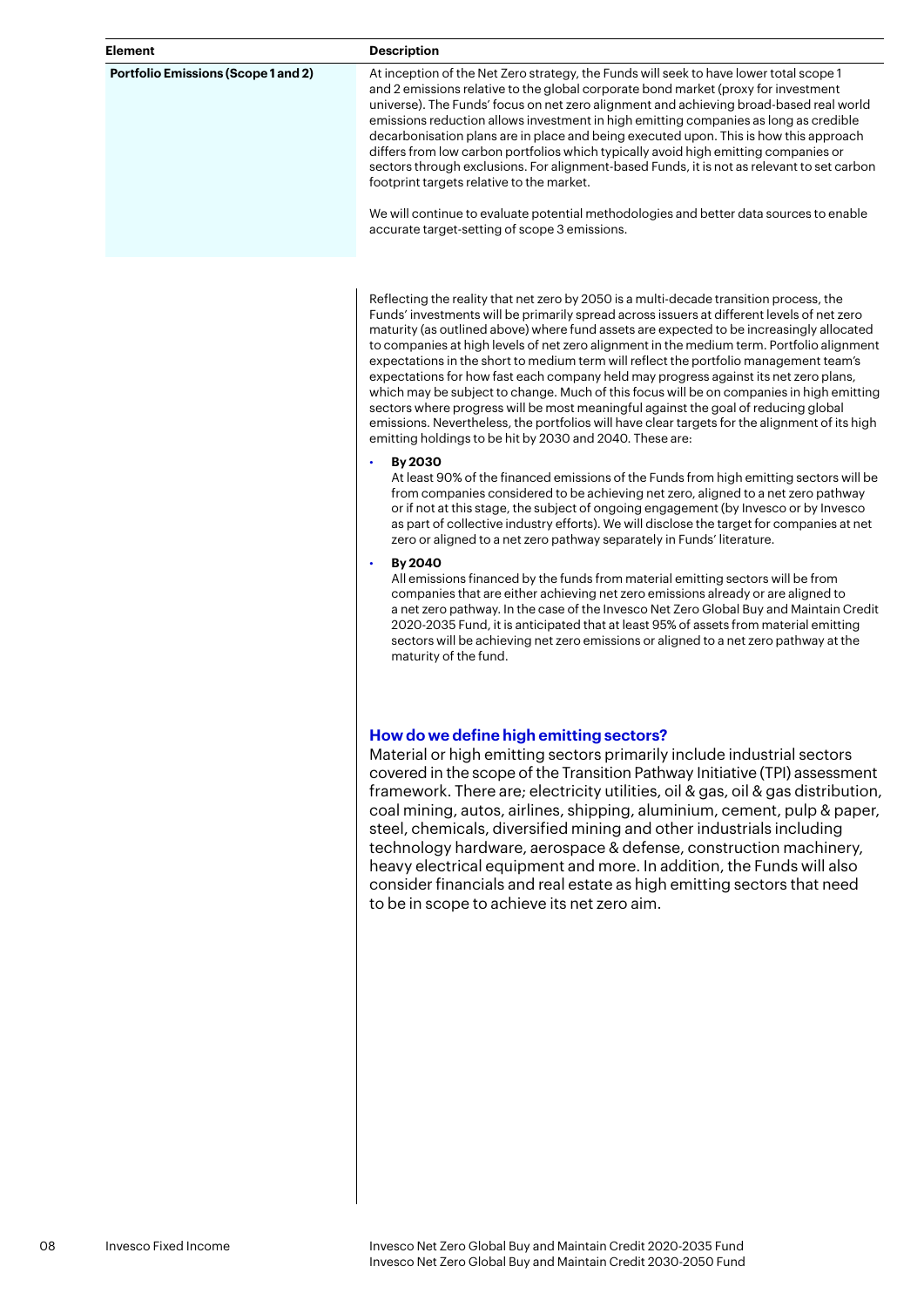### **Net Zero and engagement with issuers**

### **Engagement approach**

Our approach to engagement is guided by the reality that to address climate change and limit global warming, carbon emissions must be reduced in absolute terms across the global economy. We will invest in companies that we believe can make the transition to lower carbon business models in a manner that is consistent with the goal of net zero carbon emissions by 2050. Our approach will be broad-based and invest across a range of sectors including energy intensive areas. Some holdings will be high emitters and responsible for a large share of global emissions while others will have lower carbon footprints.

Our approach is to engage with companies to make net zero commitments in the first instance if they have not already and then support them through ongoing contact to set and then implement credible decarbonisation plans. In some cases, engagement will be needed to kick-start progress towards aligning to net zero in sectors where urgent action must happen to achieve meaningful real-world emission reductions.

Net zero is fundamentally about putting the global economy on a pathway to halving emissions by 2030 and eliminating them on a net basis by 2050 but it is a pathway that starts now. Our engagement process respects the urgent need for action in the short term. Timeframes for action will focus on the immediate years ahead, especially for high emitters that are yet to align a net zero path.

#### **Engagement principles for the Funds:**

- Financed emissions are defined in terms of the absolute total carbon emissions (Scope 1, 2 and 3) of each issuer held. We do not view emissions relative to portfolio market value weight or the percentage of Enterprise Value owned. Every dollar invested in an issuer's bonds enables its business model to operate and generate emissions. We will engage with the largest absolute emitter in the portfolios as a priority even if it is the smallest position held.
- We will commit to engage with issuers representing at least 70% of the total emissions financed by the portfolio (based on the definition above). We will engage with at least the top 10 emitters in the portfolios if the 70% target is met by fewer companies due to concentration or issuer selection.
- Additionally, we will commit to engage with all companies held in sectors defined as high emitting that have yet to make net zero commitments.

### **Divestment**

Divestment is ultimately a last resort open to the Funds. To be eligible for the Funds, issuers must be able to evidence continuous progress in their decarbonisation efforts over time.

### **Invesco's engagement approach**

We engage directly with companies to better understand their positions and their future intentions.

This is carried out tactically by relevant analysts within IFI and strategically with co-ordination through the Invesco Global ESG team.

Invesco has established a global process to ensure that our ESG targeted engagements are a collaboration between the ESG team and the investment teams across Invesco who may have interest in the issuer:

### i. **Internal assessment and coordination**

The ESG team consults with the appropriate investors and reviews the ESG Engagement focus list and decides whether to (a) gather feedback on a topic and provide that feedback to an issuer, (b) schedule a call if it is deemed to be necessary, or (c) engage directly and serve as a liaison. The ESG team will set up the calls with investors and issuers when and if a call is deemed necessary. Any ESG engagement meeting is added to a centralized calendar that investment teams can access.

### ii. **Research and follow up**

The ESG research team conducts in depth ESG research in preparation for these meetings and discusses with holders across Invesco to ensure that companies are questioned on the key ESG topics. The ESG team writes up an Engagement Report for these meetings and this is shared via the Bloomberg platform for all Invesco investors to access.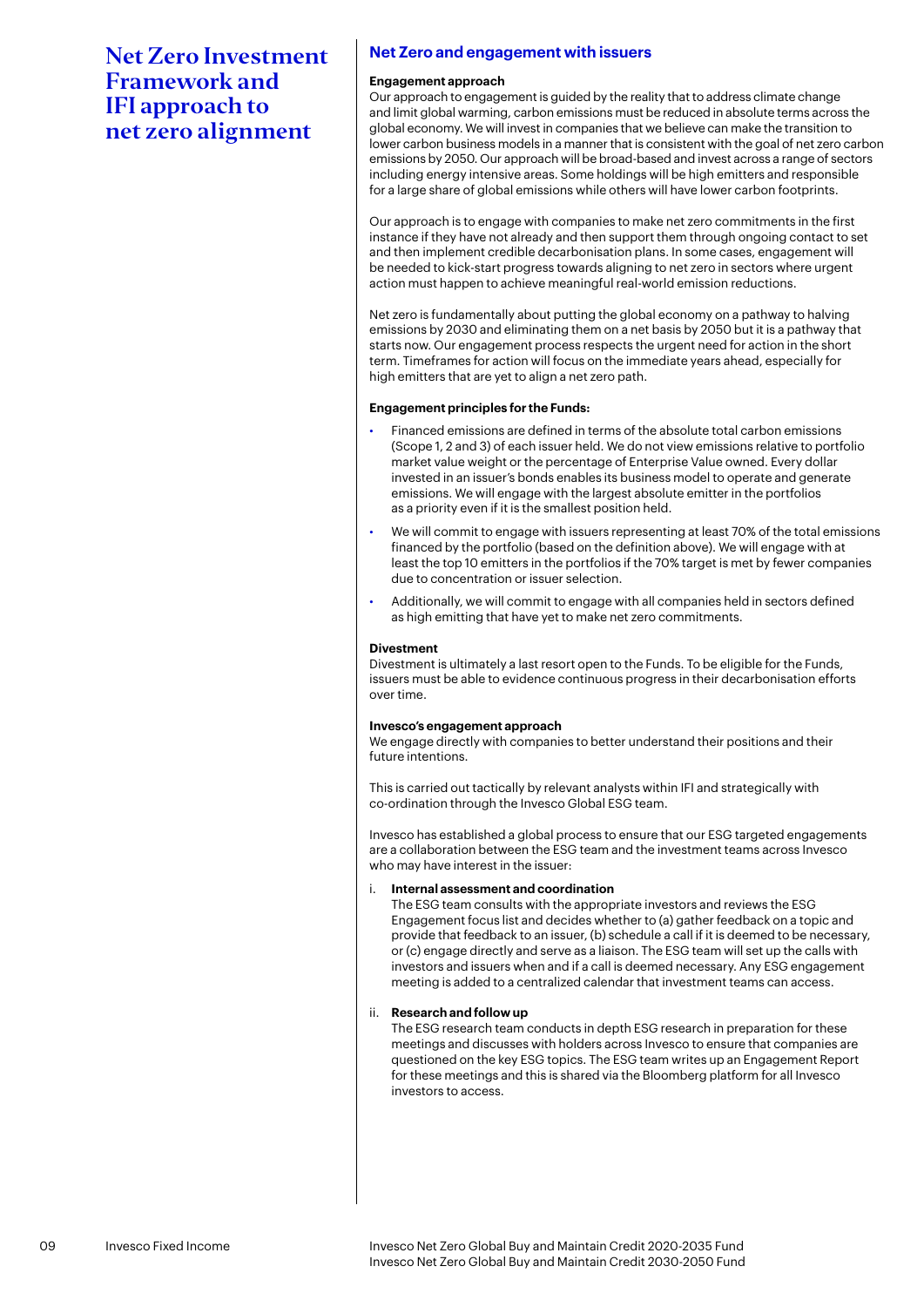### **ESG and Net Zero integration in portfolio management**

IFI has developed its own ESG methodology and grading system to provide clear and consistent outputs for portfolio managers. Each issuer receives a proprietary overall ESG Grade, accompanied by sub-ratings covering the three pillars of E, S and G. In addition, ESG momentum is captured through trend assessments, which add further guidance for portfolio managers in the same way that creditworthiness trend assessments do for fundamental credit ratings.

Assessments of issuers' alignment to the criteria set out in the Net Zero Investment Framework are a separate process, managed centrally, that feeds our downstream investment management platforms.

ESG research stored on our research platform is connected to the portfolio management platform to enable key ESG data to be integrated into the portfolio management workflow. ESG metrics can therefore be incorporated into pre-trade compliance assessments, portfolio trade construction and post-trade portfolio analysis.

Dedicated ESG-focused portfolio reviews are in place to complement the existing risk-return portfolio review process. The ESG team leads each review meeting which is attended by IFI portfolio managers, credit research analysts and the fixed income risk team. The scope of the review meeting covers portfolios with ESG objectives and also portfolios without explicit ESG objectives. Portfolios are reviewed in terms of alignment with Net Zero commitment and pathway, issuer level ESG exposures, carbon data, highest carbon emitters and UN Global Compact compliance.

As a key component of our approach to Net Zero, Invesco has committed to ongoing and regular reporting of Net Zero progress and related outcomes. The frequency of this report is intended to be annual and will include an aggregated view of our committed assets and the relevant indicators, including Net Zero related engagement activity. This report will be compiled using the Invesco Net Zero framework. Additional reporting may be undertaken at the strategy level but that is still to be determined.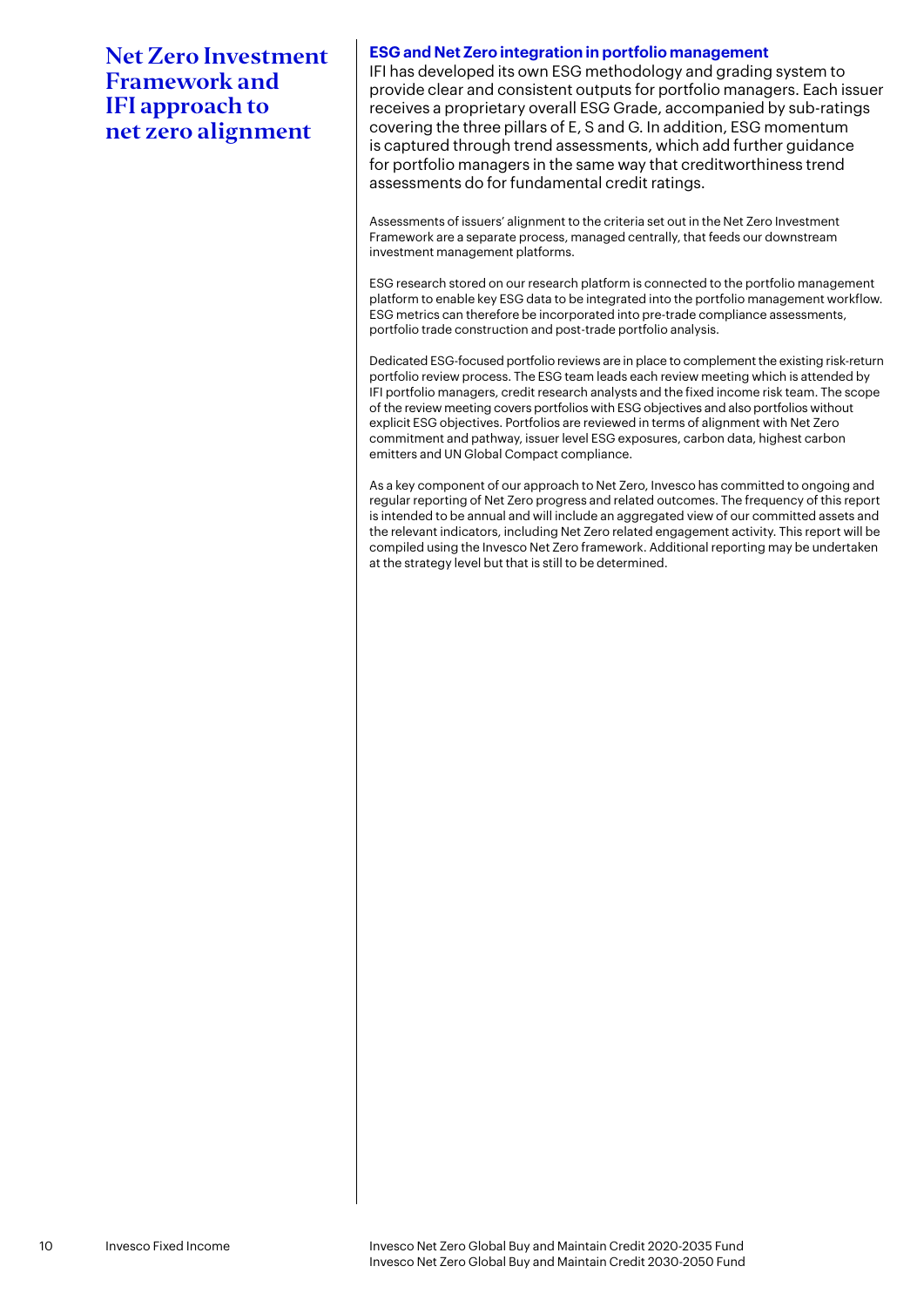## Other key ESG elements reflected in the Funds

In addition to considering the net-zero profile, exposure to climate solutions and the credit fundamentals of each issuer, the investment team also follows a comprehensive ESG framework to guide the bond selection process.

Additional elements to the Funds' ESG framework that will be reflected through the portfolio construction process are;

1. **Sector exclusions**

Systemically excluding sectors and business activities that are inconsistent with the sustainability or socially responsible objectives.

### 2. **Good governance assessment**

Issues are assessed on a range of good governance principles which may vary, for example due to differing business profiles or operating jurisdictions. The Investment Manager assesses issuers for good governance practices using both qualitative and quantitative measures, with appropriate action taken where material concerns around governance exist.

Exclusion criteria and negative criteria can be used to eliminate issuers that fail to meet certain ESG criteria, while positive criteria can be used to identify companies which are particularly characterised by sustainable economic development, positive products or processes.

By applying these criteria, companies, sectors or countries are excluded from the investment universe which fail to fulfil certain ESG criteria or that violate international norms and standards according to the definitions of the International Labour Organisation (ILO), the OECD or the United Nations.

These elements are described in more detail below.

### **Sector Exclusions**

The Funds will employ screening to exclude issuers that do not meet the Funds' criteria on a range of other environmental and social metrics, including but not limited to some principal adverse impacts and the level of involvement in those activities. In this context, the Funds use the following exclusion criteria, which may evolve over time:

| <b>Controversial Activities</b>                | <b>Measure</b>                                                                                                                                                    | <b>Excluded If</b>                                    |  |
|------------------------------------------------|-------------------------------------------------------------------------------------------------------------------------------------------------------------------|-------------------------------------------------------|--|
| <b>UN Global Compact</b>                       | Overall Global Compact Compliance                                                                                                                                 | Assessed as being Not Compliant<br>with any principle |  |
| Coal                                           | <b>Thermal Coal Extraction</b>                                                                                                                                    | >=5% of revenue                                       |  |
|                                                | <b>Thermal Coal Power Generation</b>                                                                                                                              | >=10% of revenue                                      |  |
| <b>Unconventional Oil &amp; Gas extraction</b> | Revenues, production capacity or actual<br>production from 1) Arctic oil & gas exploration<br>extraction, 2) Oil sands extraction,<br>3) Shale energy extraction, | >5% of revenue on each component                      |  |
| Weapons                                        | Revenue from illegal & controversial<br>weapons (anti-personnel mines,<br>cluster munition, depleted uranium,<br>biological/chemical weapons etc.)                | >0% of revenue                                        |  |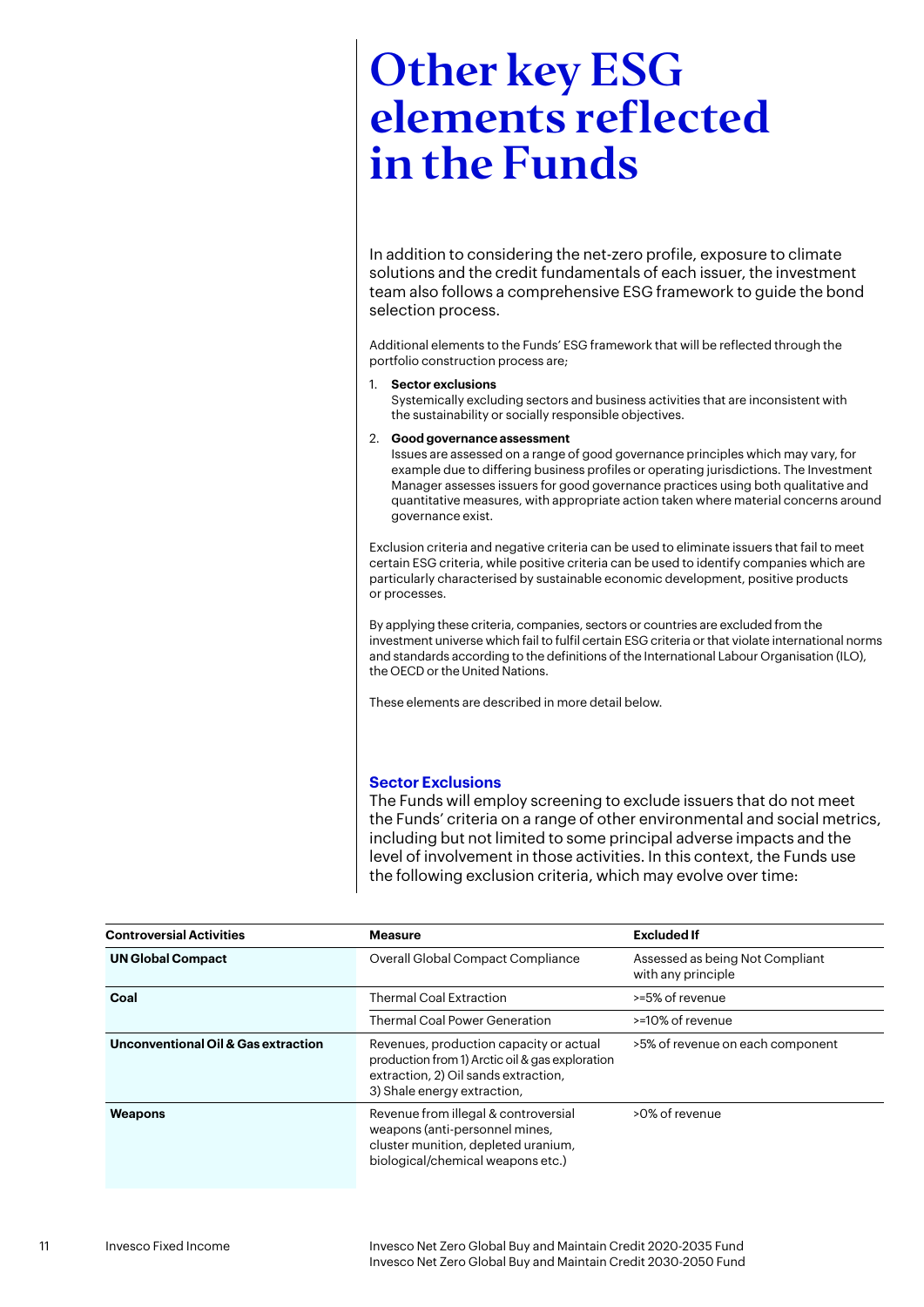Additional sectorial exclusions are applied at the Funds level which may evolve over time:

### Other key ESG elements reflected in the Funds

| Weapons              | <b>Military Contracting Weapons</b>                                                                                                     | >=5% of revenue    |
|----------------------|-----------------------------------------------------------------------------------------------------------------------------------------|--------------------|
|                      | Military Contracting Weapons related<br>products and services                                                                           | >=5% of revenue    |
|                      | Small Arms Civilian customers<br>(Assault Weapons)                                                                                      | >=5% of revenue    |
|                      | Small Arms Military / Law Enforcement                                                                                                   | >=5% of revenue    |
|                      | Small Arms Key Components                                                                                                               | $>= 5% of revenue$ |
|                      | Small Arms Retail/Distribution                                                                                                          | >=5% of revenue    |
|                      | Companies involved in the manufacture<br>of nuclear warheads or whole nuclear missiles<br>outside of the Non-Proliferation Treaty (NPT) | >=0% of revenue    |
| Tobacco              | Tobacco products production                                                                                                             | >=5% of revenue    |
|                      | <b>Tobacco Products Related Products/Services</b>                                                                                       | >=5% of revenue    |
| Gambling             | <b>Gambling Operations</b>                                                                                                              | >=10% of revenue   |
|                      | Gambling Specialised Equipment                                                                                                          | >=10% of revenue   |
|                      | <b>Gambling Supporting Products/Services</b>                                                                                            | >=10% of revenue   |
| <b>Adult</b>         | <b>Adult Entertainment Production</b>                                                                                                   | >=10% of revenue   |
| <b>Entertainment</b> | <b>Adult Entertainment Distribution</b>                                                                                                 | >=10% of revenue   |
| <b>Cannabis</b>      | Revenues from the production of or sales<br>of recreational cannabis products                                                           | >=5% of revenue    |

### **Good governance assessment**

The Funds' investment approach will seek to avoid issuers with governance structures and standards that are assessed by our credit analysts as not meeting acceptable minimum standards. Our assessments examine whether features consistent with sound governance practices are present such as independent boards, diversity in board composition and tenure and comprehensive safeguarding policies on employee relations, operational practices, business ethics and relationships with other key stakeholders such as local communities. Governance assessments are also embedded in the Funds' net zero assessment framework, particularly with respect to setting corporate decarbonisation strategy, lobbying and oversight of climate planning and executive remuneration targets.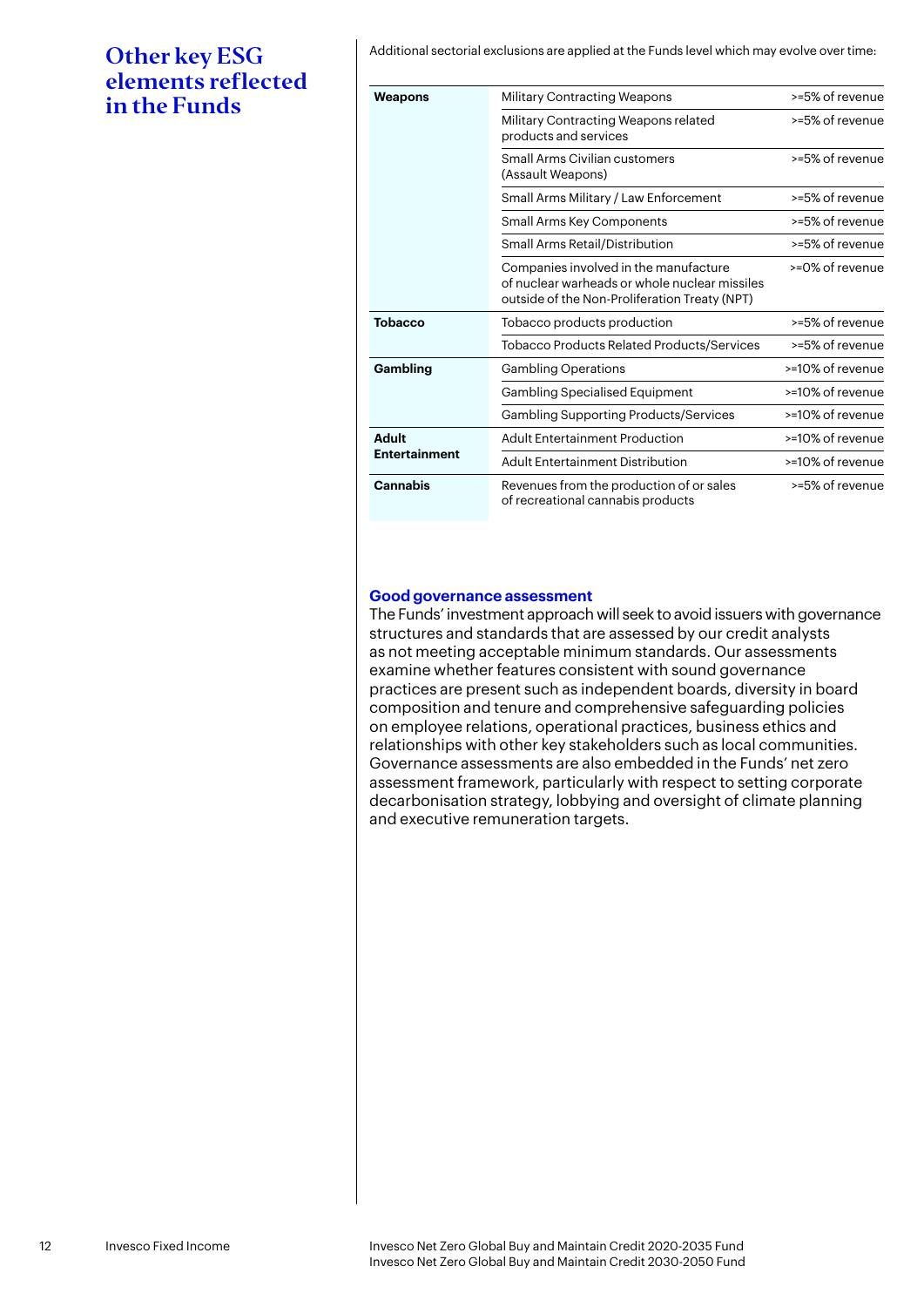### Other key ESG elements reflected in the Funds

### **Additional policy considerations**

### **Cash management**

Cash or cash equivalent positions in the Funds will be held for technical reasons such as providing liquidity to the Funds' investors. Money market funds will be held by the Funds as they represent the most efficient vehicle for meeting the liquidity needs of investors. However, meeting the broader net zero policy of the Funds is not possible through money market funds currently available and therefore, investors should note that a technical exception to this policy for liquidity exposures will apply.

For the avoidance of doubt, where the Funds invest in short-dated instruments issued by individual issuers (for example, bank term deposits) as part of the active investment strategy rather than liquidity position, each issuer will meet the policy outlined above.

### **Derivatives**

The portfolio managers will use derivatives in the Funds for hedging, efficient portfolio management (EPM) and investment position-taking. Derivatives for investment purposes will meet the Funds' Net Zero and ESG criteria, while, in the absence of qualified instruments in the market, derivatives for hedging and efficient portfolio management may not always be wholly aligned with these criteria.

### **Sovereign debt**

The Funds' exposure to Government debt will be ancillary in nature and will be used to manage Funds duration and liquidity at the overall Funds level. As primarily corporate bond funds, the Investment Manager does not apply specific exclusion criteria to Government debt.

### **Other Collective Investment Schemes**

The Fund may hold ETFs or other collective investment schemes as a means to help manage credit liquidity within the portfolio. To the extent that the fund holds such positions it is unlikely that the ESG framework of such collective investment schemes will be aligned with the NetZero framework applied by the Funds. However, to the extent that such collective investment schemes are held, the investment manager will ensure that such funds are compliant with a minimum of Article 8 of the Regulation (EU) 2019/2088 on sustainability-related disclosures in the financial services sector.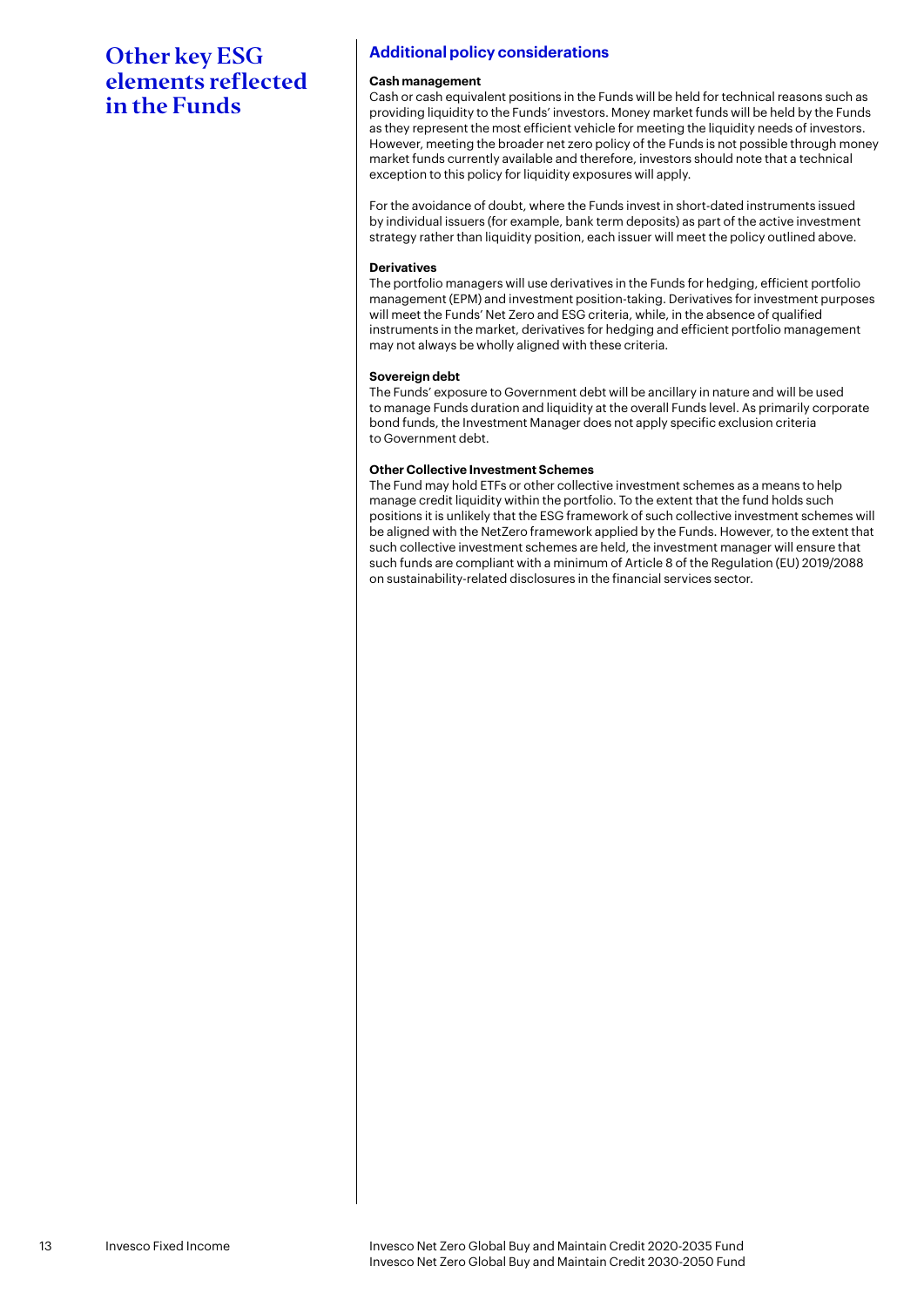### <span id="page-13-0"></span>**How ESG is integrated into the credit investment process a Invesco Fixed Income**

### **ESG overview**

IFI's investment approach emphasises proprietary research and focuses on fundamental valuation to support the active management of our clients' portfolios. ESG integration is strongly consistent with this investment focus. IFI has chosen to integrate ESG analysis into its investment process because it believes that investment risk management is improved by evaluating issuers in a structured manner across these additional dimensions and ultimately, risk-adjusted returns can be enhanced for all clients. ESG integration can also enhance returns through the identification of sustainability-linked opportunities.

Developing an independent, proprietary view on each issuer's performance across environmental, social and governance factors is the core objective of IFI's approach. **IFI seeks to provide an ESG Grade for most of its invested holdings with critical mass coverage of relevant client benchmarks (more than 70% of market value).** To this end, IFI seeks to deliver on this mandate through investments in its platform, processes and people.

The fixed income landscape is wide and varied. It encompasses securities issued by countries, companies, securitised debt, loans undertaken by private companies and many other forms of assets. Geographical, structural and regulatory differences mean that data availability, ESG awareness and management engagement levels are highly diverse. As a result, while our underlying approach to ESG remains constant, the path to arriving at an ESG-based assessment necessarily differs to account for the constraints and challenges of a particular asset class. Our approach follows a structured framework where quantitative measures are just one input used by analysts to arrive at a qualitative assessment of where each issuer stands relative to its global sector peers.

### **ESG Infrastructure**

We have developed a fully integrated solution for ESG information, which enables our portfolio managers to be ESG aware, with the ability to optimise as required. This has been achieved by connecting the ESG data stored in our research database with our portfolio management system so that PMs can view the ESG metrics as part of their primary workflow in evaluating portfolio risk and constructing trades. This is a combination of IFI proprietary ESG scores and those of recognised ESG rating providers.

### **Common Principles for ESG Research**

Our approach to ESG is rooted in a belief that evaluating environmental, social and governance criteria leads to better long-term risk-adjusted returns. With this in mind, we look for a combination of **materiality** and **momentum**.

- **Materiality** means being clear about the ESG considerations that have the potential to impact most significantly on an issuer's ability to meet its debt obligations. In keeping with Invesco's overarching approach to responsible investing, we integrate ESG into our fundamental research processes. This benefits our clients by providing an independent assessment of each investment's suitability for strategies, thus complementing ratings from third-party providers or expanding the investable universe for issuers that lack external coverage. In addition, our global standards for research and investment decision-making allow for ESG considerations to be applied across asset classes, thereby enhancing comparability for multisector fixed income portfolios.
- **Momentum** means using our expert analysis to determine which issuers are outpacing their peers in making progress around ESG considerations. We believe that a link may exist between positive momentum in ESG characteristics and improving creditworthiness, which is advantageous for fixed income prices. Importantly, we encourage momentum by engaging with issuers. We work with Invesco's Global ESG team and other experts to engage with issuer management and provide our views on matters such as corporate strategy, transparency, capital allocation and ESG concerns. Again, reflecting Invesco's overall approach, we see active ownership as a vital element of our fiduciary responsibilities.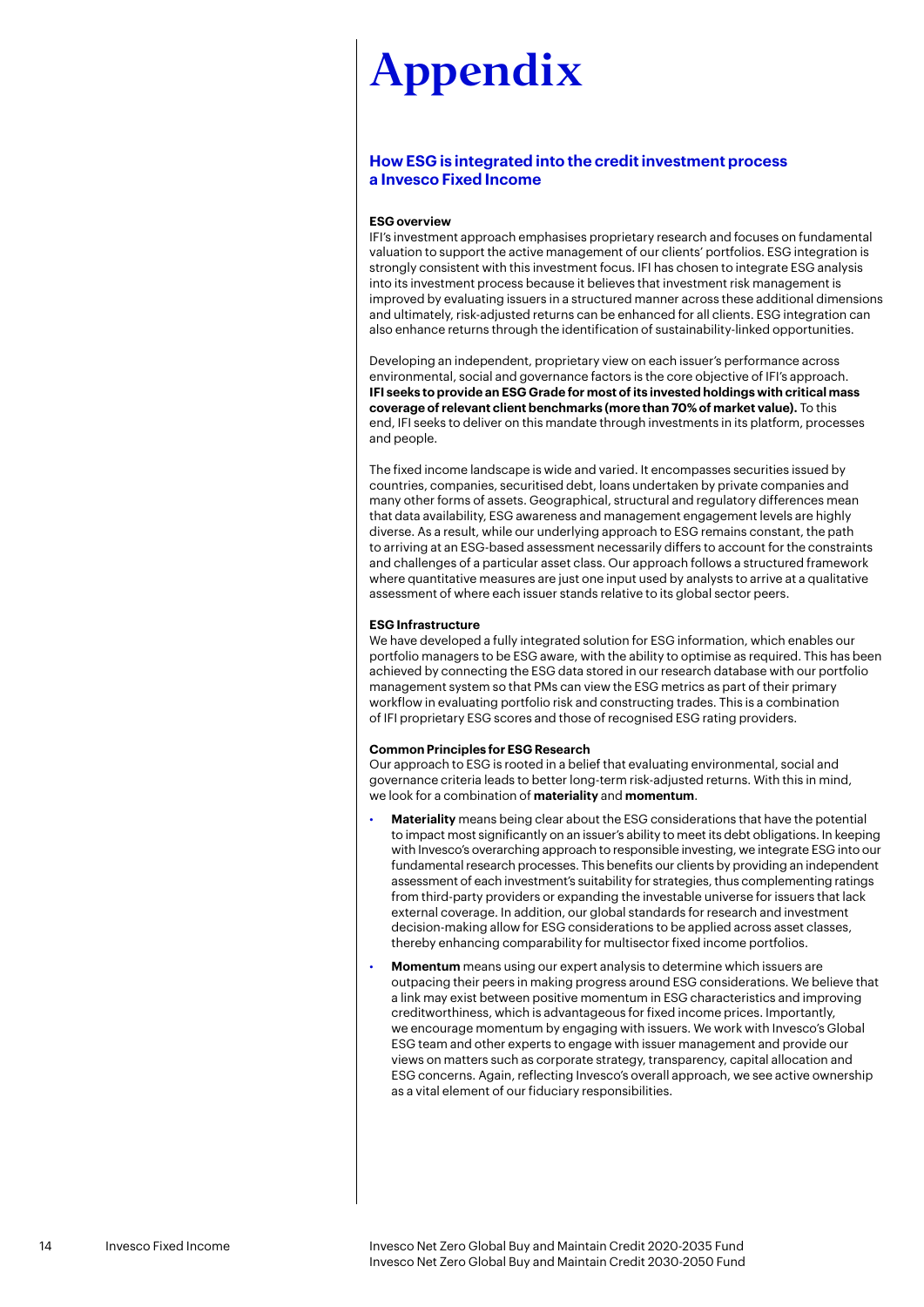### **ESG Grades**

IFI uses a common ESG Grade approach across public fixed income markets in order to ensure clear communication of each issuer's ESG status.

These ratings are typically a function of scores across the three pillars of environmental, social and governance factors. Pillar scores are structured on a 1–5 scale:

- 1. Leading on most areas
- 2. Among sector leaders on some areas with stable/improving trend
- 3. At global sector norms with stable trend or balanced risk factors
- 4. Among sector laggards on some areas with stable/weakening trend
- 5. Lagging on most areas

For our proprietary ESG Grade, the scale definition is as follows:

- A. All pillar scores above the sector median
- B. Majority of pillar scores above the sector median
- C. Balanced pillar scores around the sector median
- D. Majority of pillar scores below the sector median
- E. All pillar scores below the sector median

#### **ESG Analysis for Corporate Bonds**

IFI's credit analysts are responsible for evaluating the ESG drivers for the companies that they cover and conducting ESG-based analysis alongside their fundamental financial analysis and as part of their investment recommendation process. Each credit analyst is tasked with publishing an overall ESG Grade for issuers under their coverage. Issuers are scored at environmental, social and governance pillar level which support an overall trend and grade assessment. Oversight is provided through the construct of our Global Corporate Research team with industry sector teams assessing appropriate material risk factors to provide a reference framework. Our analysts are focused on identifying risk factors that could be financially material – these may be common to all industry participants or unique to a specific issuer.

### **Overview of ESG Grade elements for corporate bonds**

The starting point for ESG assessment is at the industry level. Our Global Sector teams set out common ESG risk factors for each industry, and individual analysts work within this framework on each issuer in their coverage area while also seeking to identify any idiosyncratic ESG risks to which individual issuers might be exposed.

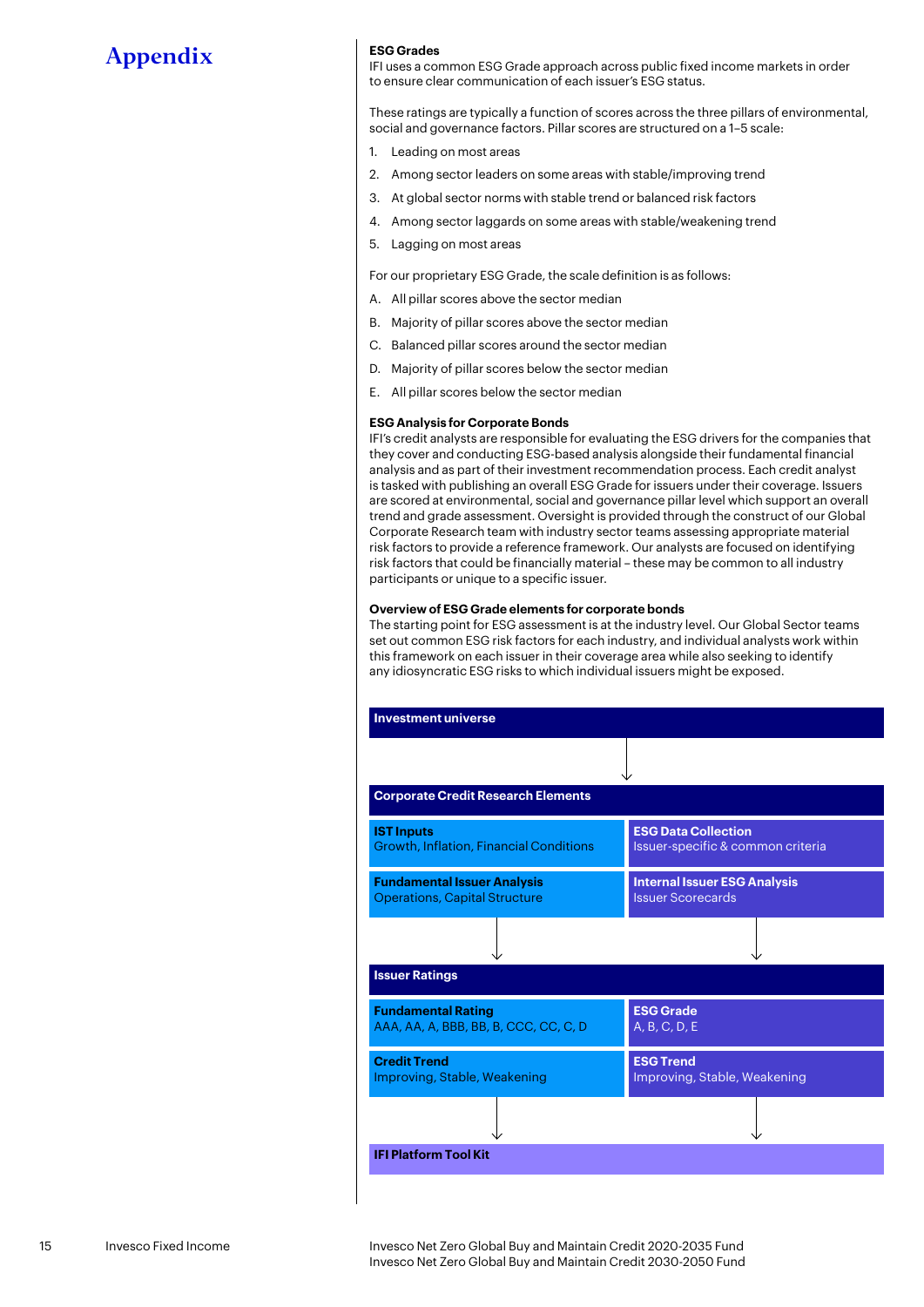By integrating the assessment of different risk factors across the ESG spectrum into our fundamental research process, our primary goal is to be able to identify ESG risks that may have a potentially material impact on an issuer's ability to service its debt in the future. The ESG process for corporate credit is initially structured at the sector level with each IFI global credit sector team establishing key risk factors under the environmental, social and governance pillars – see financials example above. This provides a common framework for assessing all issuers across our research coverage universe.

We use third-party research and data to provide broad market context and transparency on ESG issues for analysts. Our research platform collates multiple sources (examples listed below) to present IFI analysts with a comprehensive dashboard of information, which forms a baseline for the proprietary ESG assessment ultimately.

Examples of data sources incorporated:

- MSCI E, S & G Scores, Industry percentiles and weights
- Sustainalytics Risk scores and category summary data
- Global Compact compliance or violation fields (MSCI and Sustainalytics)
- ISS Climate Solutions Scope 1 to 3 emissions and science-based emission targets
- Controversies MSCI & Sustainalytics data feeds

At the issuer level, data availability, disclosure rules and management engagement levels can vary dramatically across each global sector. When placed alongside the fact that issuers themselves have unique features in terms of business models, the weighting of ESG factors in each issuer assessment must be approached with specialist insight. In our research process, the qualitative judgment of the credit analyst is central to determining whether an ESG factor is evolving in a manner that may compromise an issuer's financial indicators and ultimately, its creditworthiness.

#### **ESG analysis output**

For each issuer, there are three outputs from the ESG assessment carried out by the credit analyst.

1. **ESG Pillar Scores**

Pillar scores are structured on a 1 to 5 scale. Issuers which lead on most factors within a pillar and have improving momentum on those factors are assigned a 1 score. By contrast, the worst performing issuers receive a 5 score reflecting lagging performance across the majority of factors.

### 2. **Overall ESG Grade**

Ratings are expressed on an A to E letter scale. A rated issuers typically will have all pillar scores above their sector median.

### 3. **ESG Trend Assessment**

Assessed as "Improving", "Stable" or "Weakening" within a forward-looking rolling 12-18 month time horizon.

These outputs are also accompanied by a qualitative ESG assessment written by the analyst, which outlines notable elements contributing to the pillar scores, overall ESG grade and trend assessment. ESG Grades for each issuer are published alongside credit fundamental ratings and security recommendations on Invesco Fixed Income's global research platform.